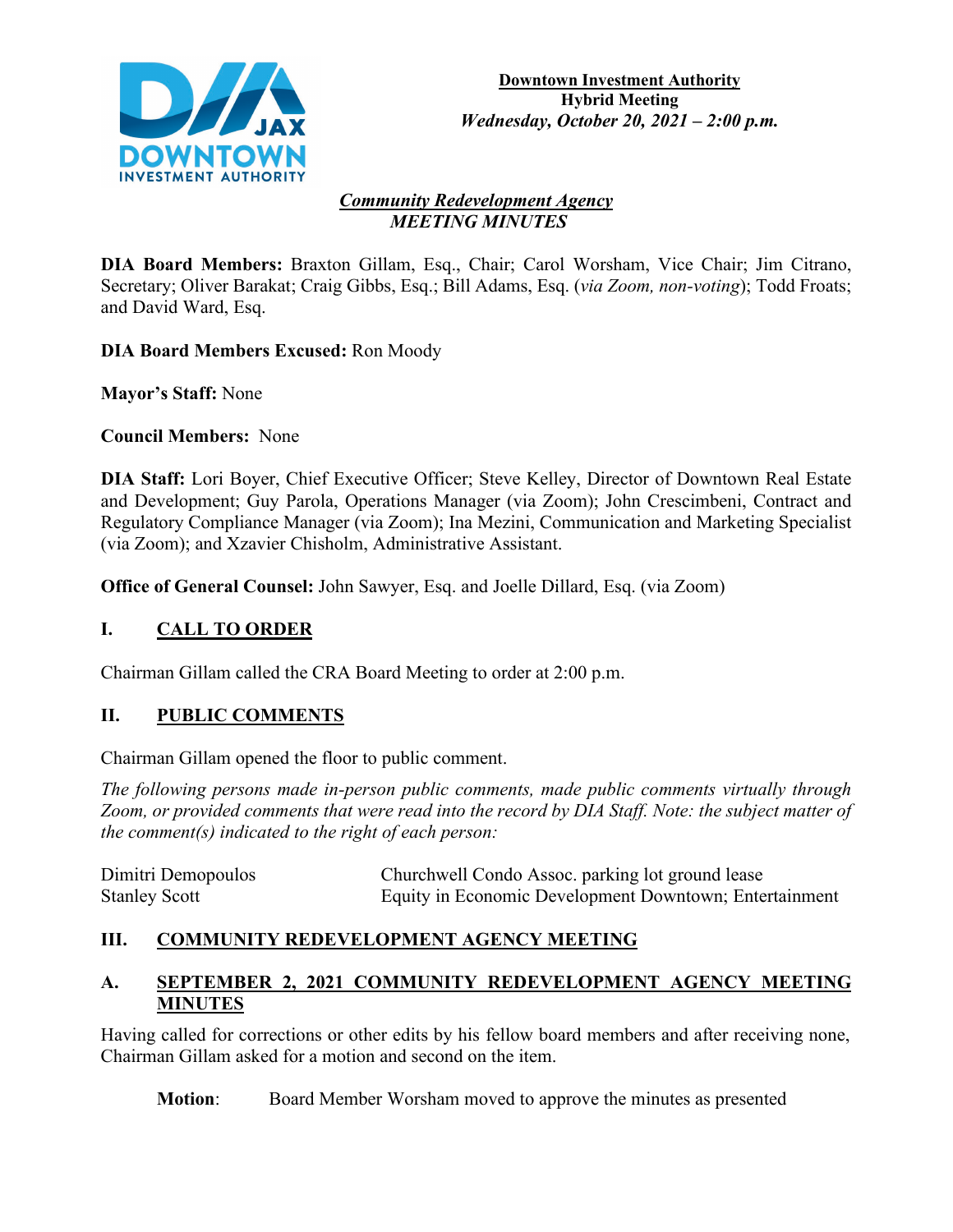Downtown Investment Authority CRA Meeting Minutes – Wednesday, October 20, 2021 at 2:00 p.m. Page 2 of 9

**Seconded:** Board Member Gibbs seconded the motion

**Vote: Aye: 7 Nay: 0 Abstain: 0**

### **THE MOTION PASSED UNANIMOUSLY 7-0-0.**

### **B. SEPTEMBER 15, 2021 COMMUNITY DEVELOPMENT AGENCY MEETING MINUTES**

Having called for corrections or other edits by his fellow board members and after receiving none, Chairman Gillam asked for a motion and second on the item.

**Motion**: Board Member Worsham moved to approve the minutes as presented

**Seconded:** Board Member Gibbs seconded the motion

**Vote: Aye: 7 Nay: 0 Abstain: 0**

#### **THE MOTION PASSED UNANIMOUSLY 7-0-0.**

### **C. RESOLUTION 2021-10-01: 330 EAST BAY DISPOSITION**

**A RESOLUTION OF THE DOWNTOWN INVESTMENT AUTHORITY ("DIA") APPROVING THE CONCEPTUAL FRAMEWORK FOR THE TERMS AND CONDITIONS, SCORING CRITERA AND TIMELINE TO BE INCLUDED IN A FUTURE NOTICE OF DISPOSITION OF THAT CERTAIN CITY-OWNED PROPERTY COMMONLY REFERRED TO AS THE FORMER COURTHOUSE PROPERTY, SUBJECT TO FURTHER REFINEMENT AND APPROVAL BY THE DIA; AUTHORIZING THE MARKETING IN ACCORDANCE WITH THE TERMS ESTABLISHED HEREIN; INSTRUCTING ITS CHIEF EXECUTIVE OFFICER ("CEO") TO TAKE ALL NECESSARY ACTION TO EFFECTUATE THE PURPOSES OF THIS RESOLUTION; FINDING THAT THIS RESOLUTION FURTHERS THE BUSINESS INVESTMENT AND DEVELOPMENT ("BID") PLAN, INCLUDING THE TY REDEVELOPMENT AREA PLAN; AND PROVIDING FOR AN EFFECTIVE DATE.**

Chairman Gillam gave the floor to Board Member Barakat to present the resolution.

Board Member Barakat provided an overview of the Retail Enhancement and Property Disposition Committee's (REPD) discussion of Resolution 2021-10-01 and what terms were agreed upon. Proposed **Friendly Amendment:** In Exhibit 3, under "Project Development and Design," change the third criteria to "Retail Density above minimum required, type, location, marketability and quality of tenets."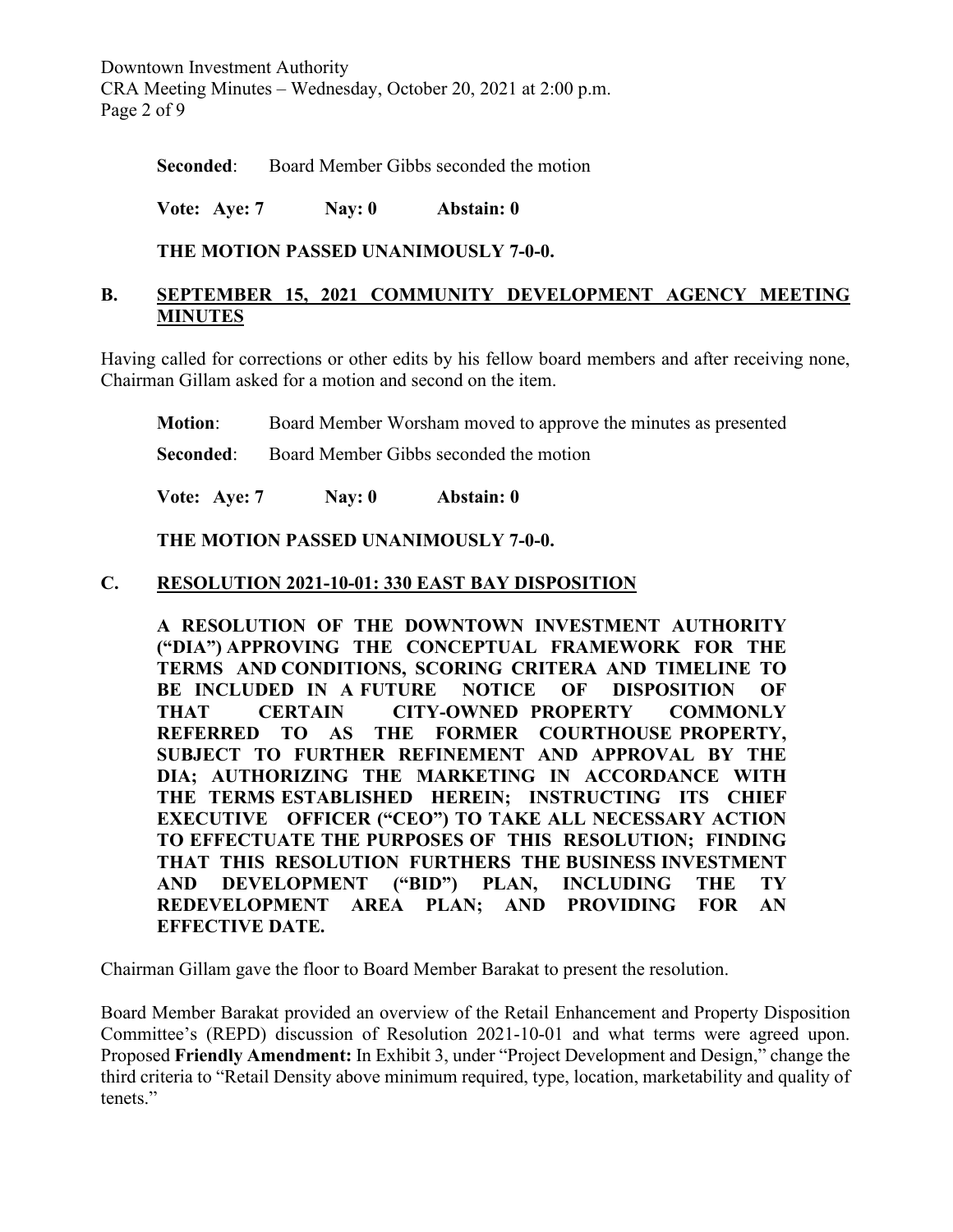Downtown Investment Authority CRA Meeting Minutes – Wednesday, October 20, 2021 at 2:00 p.m. Page 3 of 9

Chairman Gillam stated that the friendly amendment proposed by Board Member Barakat will serve as the recommendation from the REPD.

**Motion**: Board Member Barakat moved to approve Resolution 2021-10-01, as recommended by the Retail Enhancement and Property Disposition Committee

Chairman Gillam called for discussion.

Board Member Worsham stated her support, adding that the changes made in REPD allow maximum flexibility to the developer while providing the city with the desired architectural quality.

Board Member Froats commented that he is in favor of minimal restrictions to allow for more interest from developers but sees the value in the requirements that have been set forth.

Board Member Gibbs asked for clarification regarding the quality of tenant requirement. Board Member Barakat spoke to the various criteria that the evaluation committee will consider when reviewing potential tenets. CEO Boyer added that the developers who already have committed tenants will receive additional points accordingly with the goal being to steer developers toward tenants that will generate high foot traffic.

Board Member Froats asked if anyone from CBRE is present who may have information on the number of developers that have shown interest. None were present. CEO Boyer noted that more than 10 developers have shown interest but the number of developers who will submit proposals is unknown.

Chairman Gillam called for a vote.

**Vote: Aye: 7 Nay: 0 Abstain: 0**

**THE MOTION PASSED UNANIMOUSLY 7-0-0.**

### **D. RESOLUTION 2021-10-02: 1511 HARPER STREET**

**A RESOLUTION OF THE DOWNTOWN INVESTMENT AUTHORITY ("DIA") FINDING THE DISPOSITION OF THE CITY-OWNED PROPERTY LOCATED AT 1511 HARPER STREET, TAX PARCEL NUMBER 075399-0000, ("THE PROPERTY") FOR ITS CURRENT APPRAISED VALUE IS IN THE PUBLIC INTEREST; APPROVING THE SALE OF THE PROPERTY TO KENNETH GRADY PURSUANT TO THE DOWNTOWN INVESTMENT AUTHORITY'S ADOPTED INFORMAL DISPOSTION PROCESS AND FOLLOWING A PUBLISHED 30-DAY NOTICE OF DISPOSTION PURSUANT TO WHICH NO OTHER OFFERS WERE RECEIVED; INSTRUCTING ITS CHIEF EXECUTIVE OFFICER ("CEO") TO TAKE ALL NECESSARY ACTION TO EFFECTUATE THE**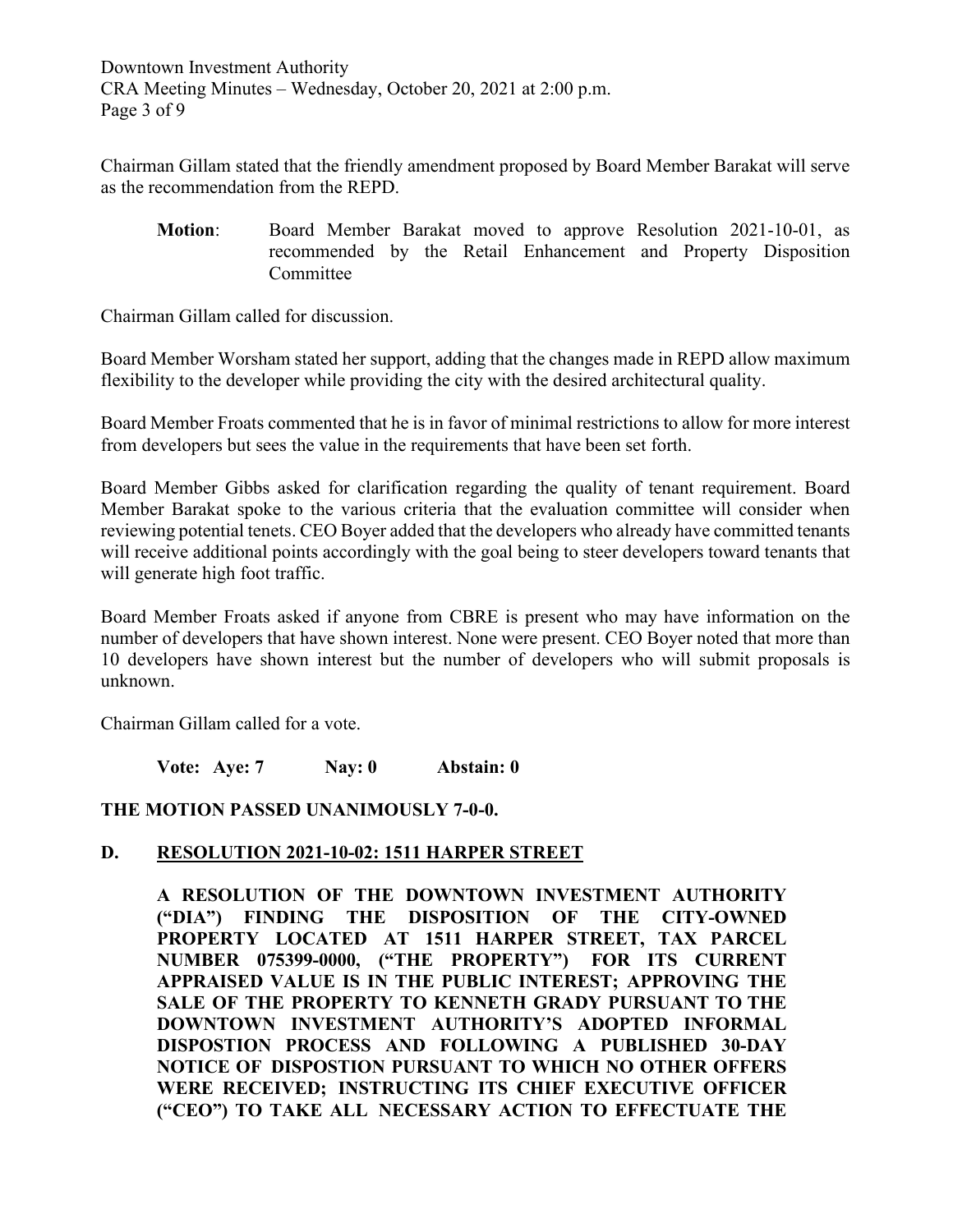Downtown Investment Authority CRA Meeting Minutes – Wednesday, October 20, 2021 at 2:00 p.m. Page 4 of 9

> **PURPOSES OF THIS RESOLUTION; FINDING THAT THIS RESOLUTION FURTHERS THE BUSINESS INVESTMENT AND DEVELOPMENT ("BID") PLAN, INCLUDING THE COMMUNITY REDEVELOPMENT AREA PLAN; AND PROVIDING FOR AN EFFECTIVE DATE.**

Chairman Gillam gave the floor to Mr. Steve Kelley to introduce the resolution.

Mr. Kelley provided an overview of the resolution, stating that it is a disposition of city-owned property located at 1511 Harper Street, approving the sale of the property pursuant to the DIA's adopted informal disposition process.

Chairman Gillam called for a motion.

**Motion**: Board Member Worsham moved to approve Resolution 2021-10-02 as presented

**Second:** Board Member Froats seconded the motion

Chairman Gillam opened the floor for comment from the board.

Seeing none, Chairman Gillam called for a vote.

**Vote: Aye: 7 Nay: 0 Abstain: 0**

#### **THE MOTION PASSED UNANIMOUSLY 7-0-0.**

#### **E. RESOLUTION 2021-10-03: CNB REDEVELOPMENT NEW CONSTRUCTION**

**A RESOLUTION OF THE DOWNTOWN INVESTMENT AUTHORITY RECOMMENDING CITY COUNCIL APPROVAL OF A MARKET RATE MULTI-FAMILY HOUSING RECAPTURE ENHANCED VALUE GRANT ("REV GRANT"), AUTHORIZING THE CHIEF EXECUTIVE OFFICER (THE "CEO") TO NEGOTIATE A REDEVELOPMENT AGREEMENT REGARDING THE SAME BETWEEN THE CITY OF JACKSONVILLE, DOWNTOWN INVESTMENT AUTHORITY, AND AXIS 404 JULIA, LLC WHICH REDEVELOPMENT AGREEMENT WILL ALSO INCLUDE THE PURCHASE OF PARKING SPACES BY THE CITY FOR CITY USE; AUTHORIZING THE CEO OF THE DOWNTOWN INVESTMENT AUTHORITY TO EXECUTE SUCH AGREEMENT; PROVIDING AN EFFECTIVE DATE.**

Chairman Gillam called upon Board Member Adams to introduce the resolution.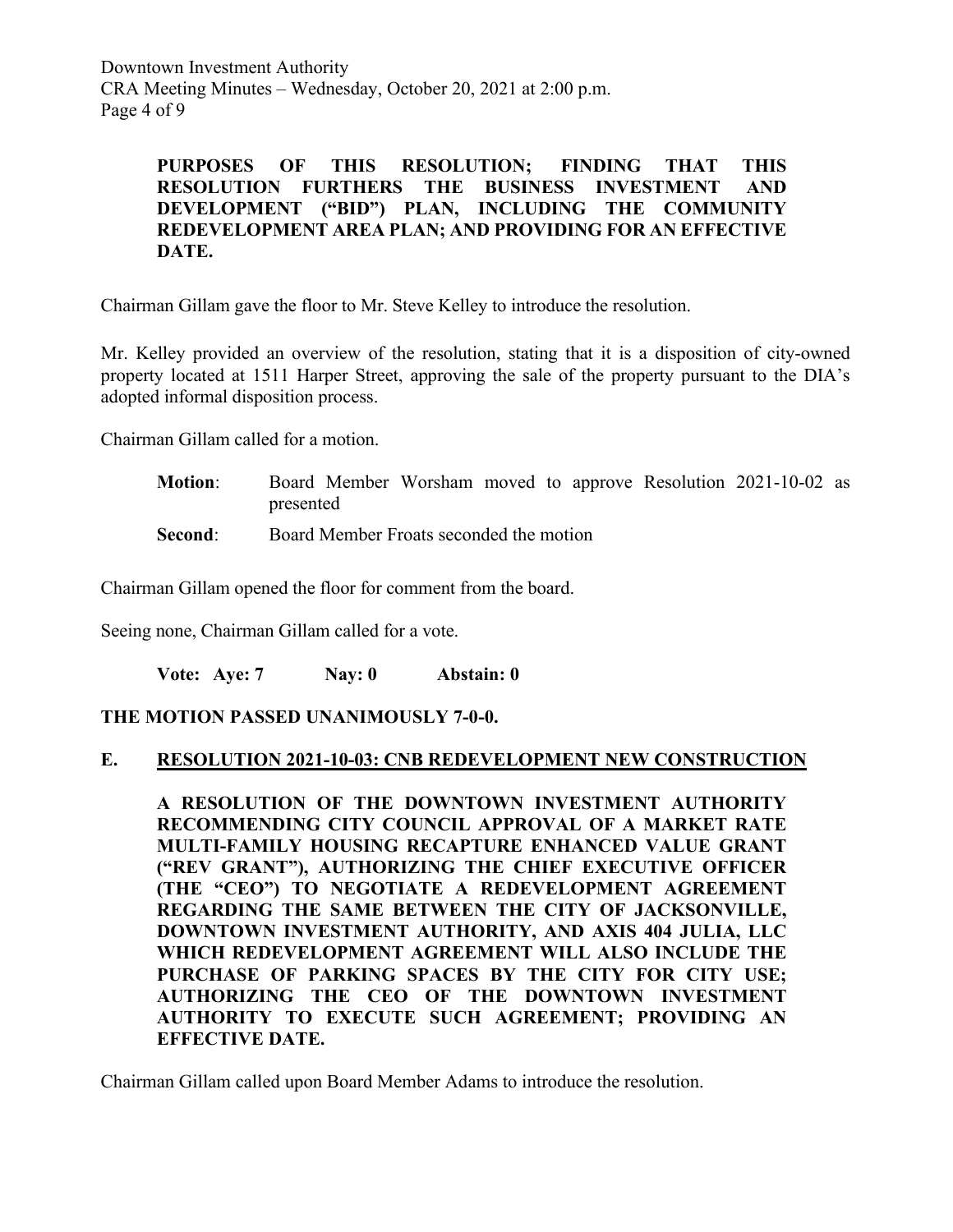Downtown Investment Authority CRA Meeting Minutes – Wednesday, October 20, 2021 at 2:00 p.m. Page 5 of 9

Board Member Adams spoke to the discussion held in the Strategic Implementation Committee (SIC), noting the concerns raised over the structure of the deal and confusion over the DIA's role in facilitating parking for Jacksonville Fire and Rescue Department (JFRD).

Mr. Kelley stated that an updated term sheet has been circulated that reflects the changes proposed by SIC and continued to provide an overview of the resolution, stating that the project by Augustine Development Group proposes new construction of a 103-unit multifamily development with a structured parking facility providing an estimated 450 spaces located on North Pearly Street between West Duval Street and West Church Street. JFRD would enter into an agreement to acquire 90 parking spaces within the structured parking garage for permanent use.

Board Member Adams stated that he would have preferred that the developer provide maintenance costs.

**Motion**: Board Member Citrano moved to approve Resolution 2021-10-03 as presented

**Second:** Board Member Gibbs seconded the motion

Board Member Barakat commented that he is in support of the multifamily REV Grant in this area [of downtown], adding that staff should verify construction costs.

Board Member Citrano asked if the developer will be commencing construction on all of their projects in the vicinity at the same time. Mr. Kelley responded no, but they will all be completed roughly around the same time.

Board Member Gibbs asked why the developer reduced the number of parking spaces from 120 to 90. CEO Boyer responded that the developer stated that the additional 30 spaces would have to be below grade, adding to the construction costs, and they would not build the 120 spaces unless the city was willing to pay an additional \$5,000 per space (\$25,000 total per space).

Mr. Kelley noted that "pro rata" should be added to the term sheet as stated in the resolution, for clarification purposes.

Board Member Ward stated that he is in favor of the project but would feel better if he had a better understanding of the construction costs.

Board Member Froats asked if there is language allowing DIA to review construction costs. CEO Boyer responded that there is, and that she feels comfortable if the cap is there.

Board Member Adams commented that it would be better policy to utilize spaces in other city-owned garages instead of paying to construct new ones and incurring maintenance costs.

Chairman Gillam called for a vote.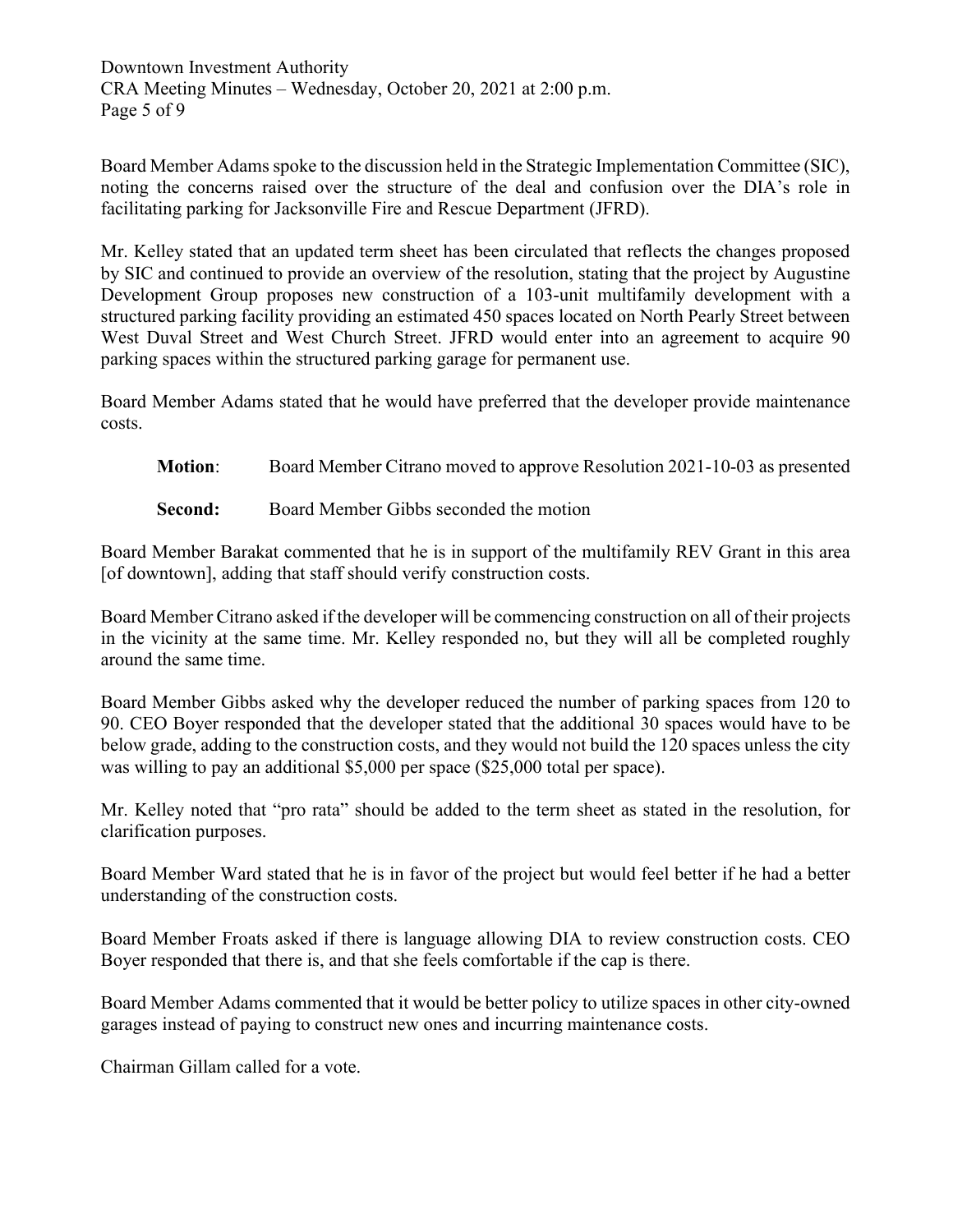Downtown Investment Authority CRA Meeting Minutes – Wednesday, October 20, 2021 at 2:00 p.m. Page 6 of 9

#### **Vote: Aye: 7 Nay: 0 Abstain: 0**

#### **THE MOTION PASSED UNANIMOUSLY 7-0-0.**

Board Member Adams encouraged DIA staff and board members to address these matters (parking needs and development/redevelopment projects) separately in the future.

### **F. RESOLUTION 2021-10-04: PARKING LOT DISPOSITION – EAST FORSYTH ST AND NORTH MARKET ST**

**A RESOLUTION OF THE DOWNTOWN INVESTMENT AUTHORITY ("DIA") INSTRUCTING ITS CHIEF EXECUTIVE OFFICER ("CEO") TO ISSUE A 30-DAY NOTICE OF DISPOSITION IN ACCORDANCE WITH THE NEGOTIATED DISPOSTION PROCEDURE ADOPTED BY DIA; AUTHORIZING THE PUBLICATION OF A NOTICE OF DISPOSITION FOR THE GROUND LEASE OF A .38 ACRE PARCEL OF CITY- OWNED REAL PROPERTY LOCATED AT THE INTERSECTION OF MARKET STREET NORTH AND FORSYTH STREET EAST AND IDENTIFIED BY DUVAL COUNTY TAX PARCEL NUMBER RE# 073386-0000, ( "THE PROPERTY"); EXPRESSING THE INTENTION TO DISPOSE OF SAID PROPERTY IN ACCORDANCE WITH THE NEGOTIATED TERMS TO CHURCHWELL LOFTS AT EAST BAY CONDOMINIUM ASSOCIATION, INC. (THE "TENANT") UPON EXPIRATION OF THE THIRTY DAY NOTICE PERIOD ABSENT HIGHER RESPONSIVE OFFERS; APPROVING THE TERMS AND CONDITIONS OF SAID DISPOSITION INCLUDED AS EXHIBIT 'A'; AUTHORIZING THE GROUND LEASE OF THE PROPERTY ON THE TERMS SET FORTH ON EXHIBIT A IF NO ALTERNATIVE RESPONSIVE OFFER IS RECEIVED; FINDING THAT THIS RESOLUTION FURTHERS THE BUSINESS INVESTMENT AND DEVELOPMENT ("BID") PLAN, INCLUDING THE COMMUNITY REDEVELOPMENT AREA PLAN; AUTHORIZING THE CEO OF THE DIA TO NEGOTIATE A GROUND LEASE AND ASSOCIATED DOCUMENTS; AUTHORIZING THE CEO TO INITIATE THE FILING OF LEGISLATION WITH THE CITY COUNCIL REGARDING THE SAME; AUTHORIZING THE CEO OF THE DIA TO TAKE ALL ACTION NECESSARY TO EFFECTUATE THE PURPOSES OF THIS RESOLUTION, INCLUDING THE EXECUTION OF A GROUND LEASE OR FUNCTIONAL EQUIVALENT; PROVIDING FOR AN EFFECTIVE DATE.**

Chairman Gillam called for Mr. Kelley to introduce the resolution.

Mr. Kelley provided an overview of the resolution and term sheet, stating that it is a proposed 5-year lease agreement with the Churchwell Lofts Condominium Association.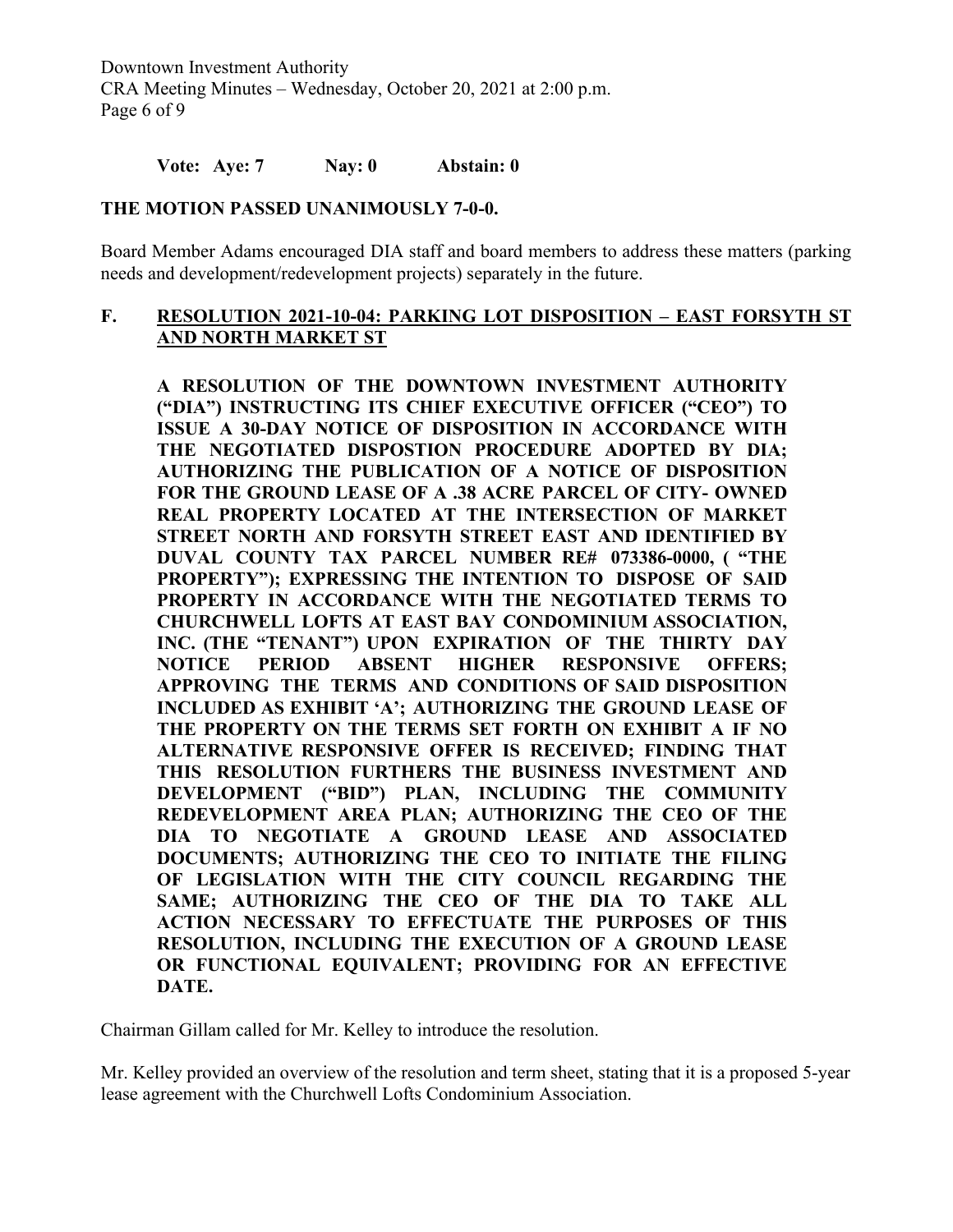Downtown Investment Authority CRA Meeting Minutes – Wednesday, October 20, 2021 at 2:00 p.m. Page 7 of 9

Chairman Gillam called for a motion.

**Motion**: Board Member Barakat moved to approve Resolution 2021-10-04 as presented

**Second:** Board Member Worsham seconded the motion

Chairman Gillam called for discussion.

Board Member Barakat asked at what point is the tenant provided a notice of termination if the city decides to terminate. Mr. Kelley responded that if the REPD committee were to decide that it's in the best interest of the downtown BID and CRA goals to dispose of the property. CEO Boyer added that the city has the right to terminate any time by giving 180 days or more of prior written notice and outlined under what circumstances the city is permitted to do so.

Board Member Worsham asked how long the tenant has to bring the space up to code. Mr. Kelley responded that the tenant has until July 1, 2024.

Board Member Adams asked if there is a scenario where the city cannot terminate the lease if desired. CEO Boyer responded that if another entity were to offer more money per space for the surface parking and the city wanted to terminate the currently proposed lease to enter into an agreement with the new potential tenant.

Board Members Barakat, Citrano, and Gibbs agreed that the tenant should be given thoughtful consideration as residents of downtown and that the DIA should work to assist the residents in finding solutions or bettering downtown in a larger way.

Ms. Cyndy Trimmer, representing the Churchwell Condominium Association, gave a brief explanation of previous efforts to negotiate with the City and confirmed for Board Member Froats that they are continuing to look for a more permanent parking solution.

Chairman Gillam called for a vote.

**Vote: Aye: 7 Nay: 0 Abstain: 0**

#### **THE MOTION PASSED UNANIMOUSLY 7-0-0.**

#### **G. RESOLUTION 2021-10-05: BELLWETHER SIDEWALK GRANT**

**A RESOLUTION OF THE DOWNTOWN INVESTMENT AUTHORITY ("DIA") ACTING AS THE COMBINED NORTHBANK COMMUNITY DEVELOPMENT AGENCY ("GRANTOR") APPROVING THE AWARD OF A RETAIL ENHANCEMENT PROGRAM FORGIVABLE SIDEWALK ENHANCEMENT LOAN TO BLACK SHEEP DOWNTOWN LLC ("GRANTEE"); AUTHORIZING THE CEO OF THE DIA TO NEGOTIATE A FORGIVABLE LOAN AGREEMENT OR EQUIVALENT;**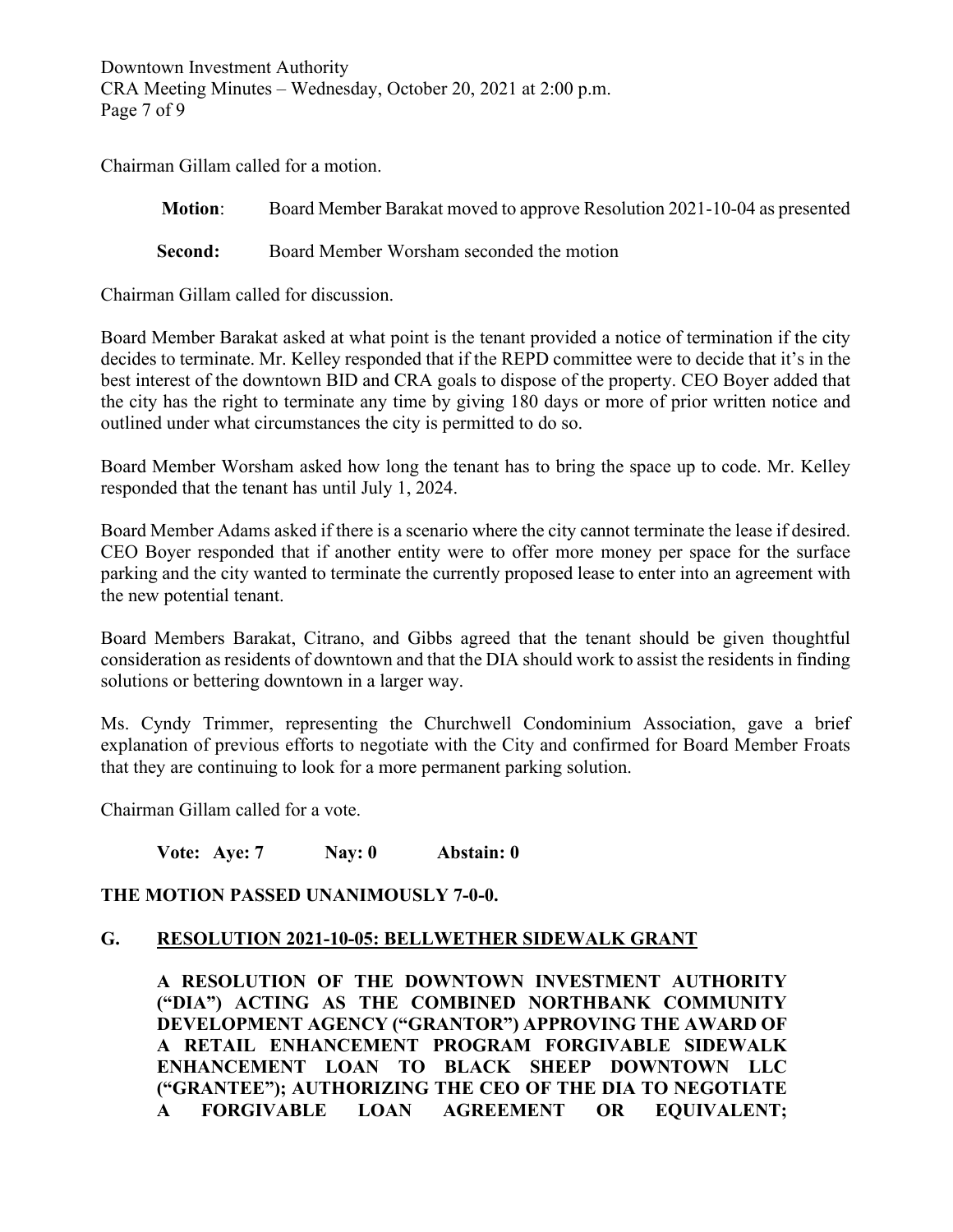Downtown Investment Authority CRA Meeting Minutes – Wednesday, October 20, 2021 at 2:00 p.m. Page 8 of 9

### **AUTHORIZING THE DIA CEO TO EXECUTE SUCH AGREEMENT; AND FINDING THAT THE PROPOSED SIDEWALK CAFÉ FURTHERS THE DIA'S BUSINESS INVESTMENT AND DEVELOPMENT PLAN, INCLUDING THE NORTHBANK CRA PLAN ("BID PLAN") AND PROVDING AN EFFECTIVE DATE.**

Chairman Gillam gave the floor to Mr. Kelley to introduce the resolution.

Mr. Kelley provided an overview of the resolution, stating that it proposes a Sidewalk Enhancement Grant for Bellwether to add four two-top tables, eight chairs, and four umbrellas to the sidewalk in front of their existing location at 100 North Laura Street.

Board Member Barakat gave a summary of the REPD Committee's discussion, stating that the resolution received unanimous support.

**Motion**: Board Member Barakat moved to approve Resolution 2021-10-05, as recommended by the Retail Enhancement and Property Disposition Committee

Chairman Gillam called for discussion from the board.

Hearing unanimous support for the resolution, Chairman Gillam called for a vote.

**Vote: Aye: 7 Nay: 0 Abstain: 0**

#### **THE MOTION PASSED UNANIMOUSLY 7-0-0.**

#### **H. RESOLUTION 2021-10-06: SB SIP AND STROLL**

**A RESOLUTION OF THE DOWNTOWN INVESTMENT AUTHORITY ("DIA") PROVIDING FOR A SIXTY THOUSAND DOLLAR (\$60,000.00) CONTRIBUTION TO DOWNTOWN VISION INC. ("DVI") FROM SB PARKS PROGRAMMING FOR MONTHLY PROGRAMMING OF THE SOUTHBANK RIVERWALK; INSTRUCTING ITS CHIEF EXECUTIVE OFFICER TO TAKE ALL NECESSARY ACTIONS TO EFFECTUATE THE PURPOSE OF THIS RESOLUTION; PROVIDING FOR AN EFFECTIVE DATE.**

Chairman Gillam called for CEO Boyer to present the resolution.

CEO Boyer provided an overview of the resolution, stating that it provides sponsorship to Downtown Vision Inc. (DVI) for monthly programming. The sip and stroll program is a cocktail hour on the Riverwalk that will be co-sponsored by both the DIA and PNC Bank.

Chairman Gillam called for a motion.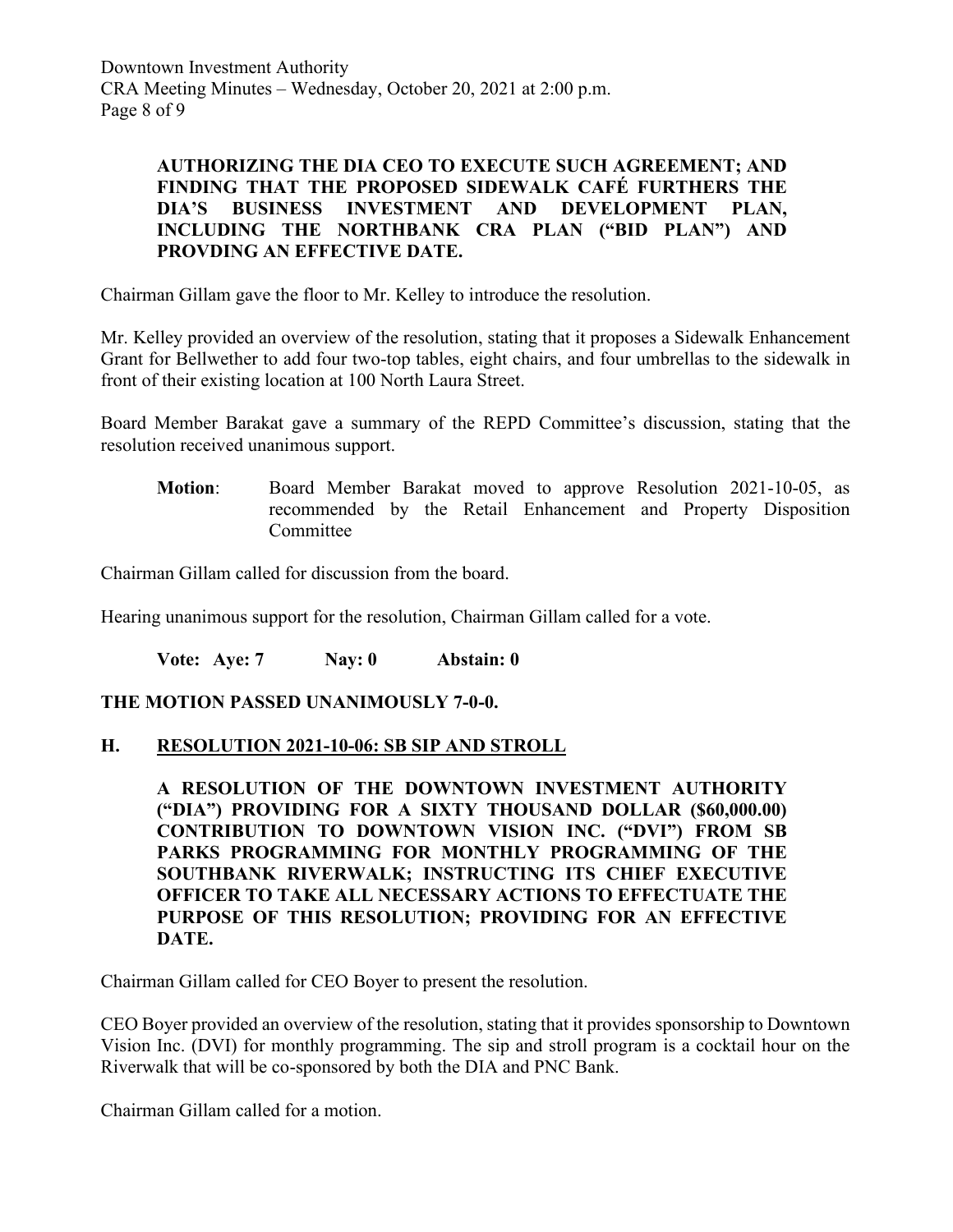Downtown Investment Authority CRA Meeting Minutes – Wednesday, October 20, 2021 at 2:00 p.m. Page 9 of 9

| <b>Motion:</b> |           |  |  |  | Board Member Worsham moved to approve Resolution 2021-10-06 as |  |
|----------------|-----------|--|--|--|----------------------------------------------------------------|--|
|                | presented |  |  |  |                                                                |  |

**Second:** Board Member Citrano seconded the motion

Mr. Jake Gordon, CEO of DVI, thanked DIA staff and welcomed any questions.

Board Member Froats spoke to the need for programming guidelines and set criteria for selecting events and programs for sponsorship. CEO Boyer clarified that DIA only has authority to sponsor programming through the Parks Dept. or DVI.

CEO Boyer responding to Board Member Gibbs, clarified that DIA did not sponsor this year's Jazz Festival because the city had already provided funding through the sports and entertainment division. Funds from the DIA were not needed.

Board Member Citrano spoke to the success of the previous Sip and Stroll event earlier in the year.

Board Member Barakat stated for the record that he will be filing a Form 8B.

Board Member Barakat echoed the need for guidelines or criteria for the type of events and amount of funding the DIA would sponsor.

Chairman Gillam called for a vote.

**Vote: Aye: 7 Nay: 0 Abstain: 0**

#### **THE MOTION PASSED UNANIMOUSLY 7-0-0.**

**ADJOURNMENT:** The Community Redevelopment Agency proceedings are adjourned at 3:33 p.m.

*The written minutes for this meeting are only an overview of what was discussed. For verbatim comments of this meeting, a recording is available upon request. Please contact Xzavier Chisholm at [xchisholm@coj.net](mailto:xchisholm@coj.net) to acquire a recording of the meeting.*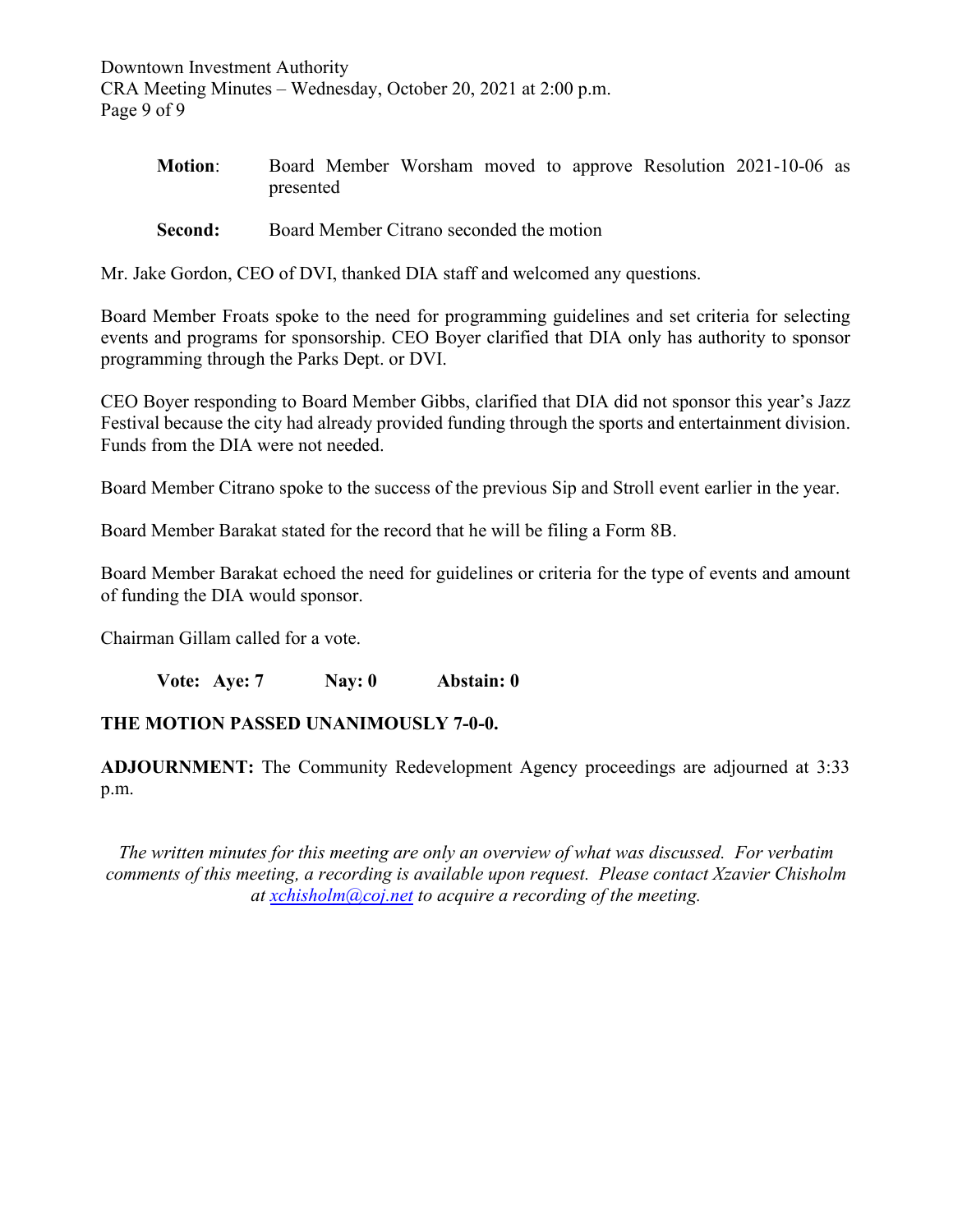

#### *Downtown Investment Authority MEETING MINUTES*

**DIA Board Members:** Braxton Gillam, Esq., Chair; Carol Worsham, Vice Chair; Jim Citrano, Secretary; Oliver Barakat; Craig Gibbs, Esq.; Bill Adams, Esq. (*via Zoom, non-voting*); Todd Froats; and David Ward, Esq.

**DIA Board Members Excused:** Ron Moody

**Mayor's Staff:** None

**Council Members:** None

**DIA Staff:** Lori Boyer, Chief Executive Officer; Steve Kelley, Director of Downtown Real Estate and Development; Guy Parola, Operations Manager (via Zoom); John Crescimbeni, Contract and Regulatory Compliance Manager (via Zoom); Ina Mezini, Communication and Marketing Specialist (via Zoom); and Xzavier Chisholm, Administrative Assistant.

**Office of General Counsel:** John Sawyer, Esq. and Joelle Dillard (via Zoom)

**CALL TO ORDER:** Chairman Gillam called to order the Downtown Investment Authority Board Meeting at 3:33 p.m.

# **IV. DOWNTOWN INVESTMENT AUTHORITY MEETING**

## **A. SEPTEMBER 15, 2021 DOWNTOWN INVESTMENT AUTHORITY BOARD MEETING APPROVAL OF THE MINUTES**.

Seeing no comments, Chairman Gillam called for a motion.

**Motion**: Board Member Worsham moved to approve the minutes as presented

**Seconded:** Board Member Citrano seconded the motion

Seeing no comments, Chairman Moody called for a vote.

**Vote: Aye: 7 Nay: 0 Abstain: 0**

# **THE MOTION PASSED UNANIMOUSLY 7-0-0**

# **V. NEW BUSINESS**

None.